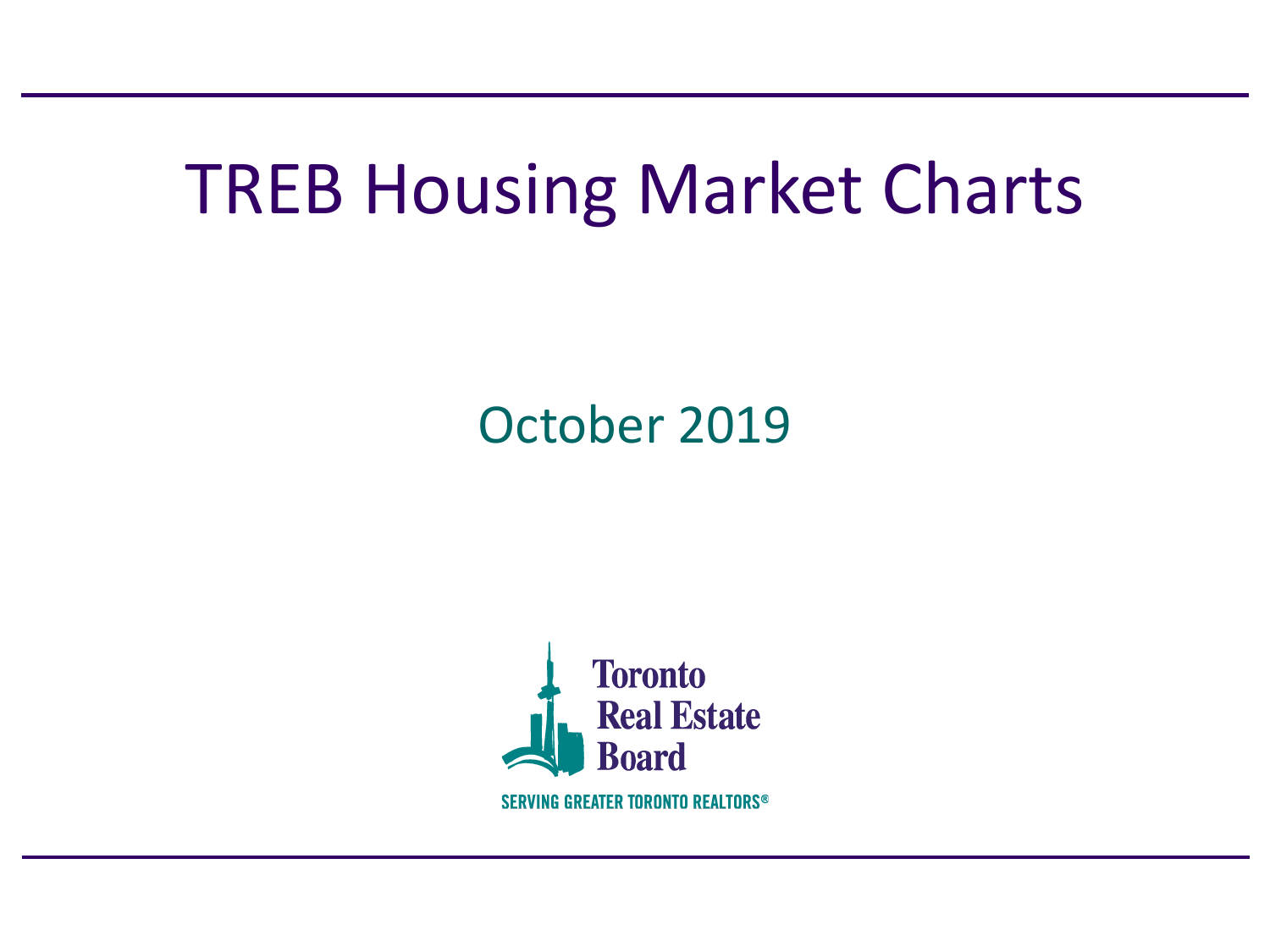#### **Toronto** TREB Housing Market Charts**Real Estate IONTO REALTORS®**

TREB MLS® Sales



# Source: Toronto Real Estate Board

**Explanation:** This chart plots monthly MLS® sales for the current year and the previous three years. The recurring seasonal trend can be examined along with comparisons to previous years for each month.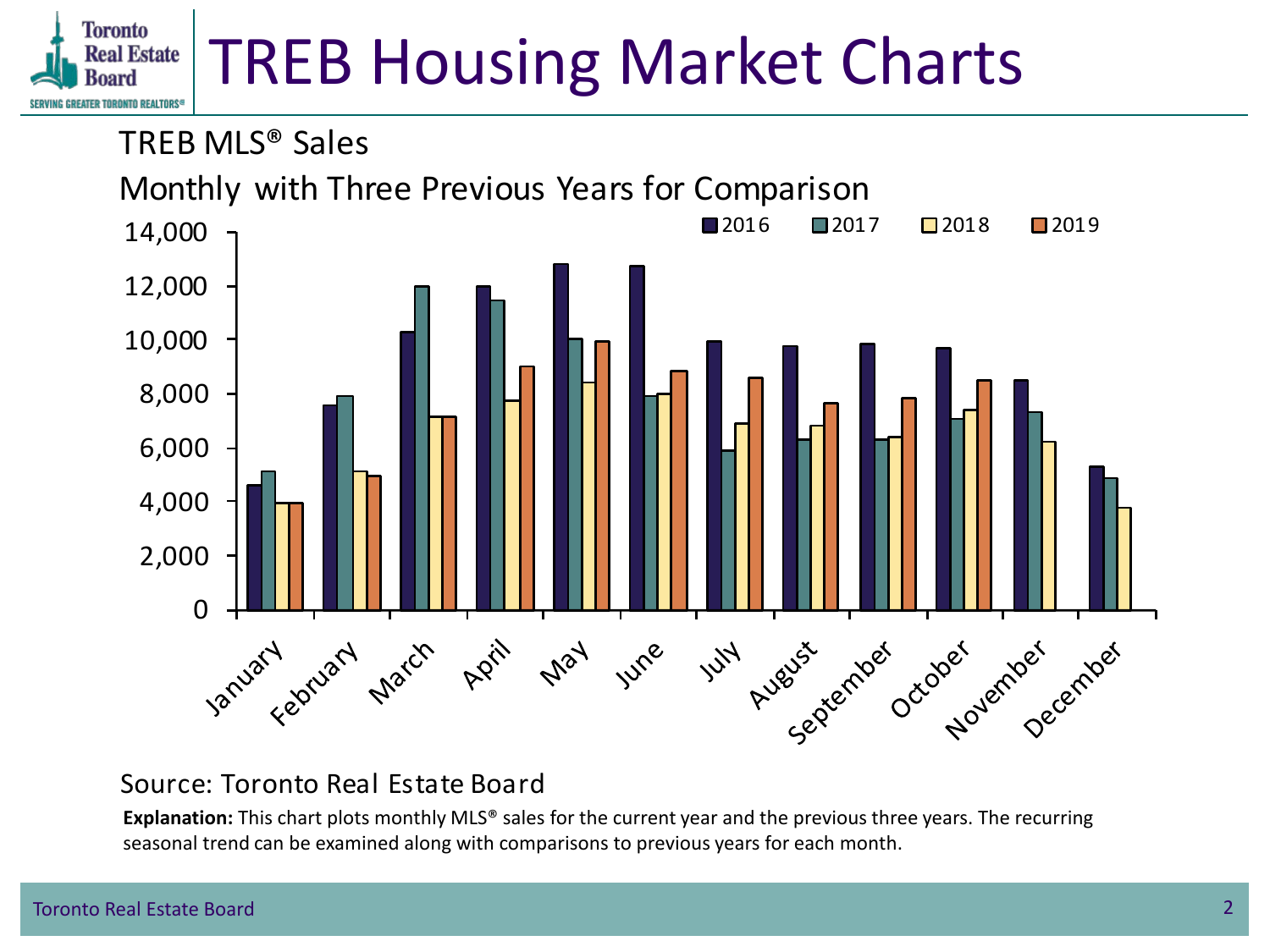#### **Toronto** TREB Housing Market Charts**Real Estate ONTO REALTORS®**



## Source: Toronto Real Estate Board

**Explanation:** This chart plots monthly MLS® new listings for the current year and the previous three years. The recurring seasonal trend can be examined along with comparisons to previous years for each month.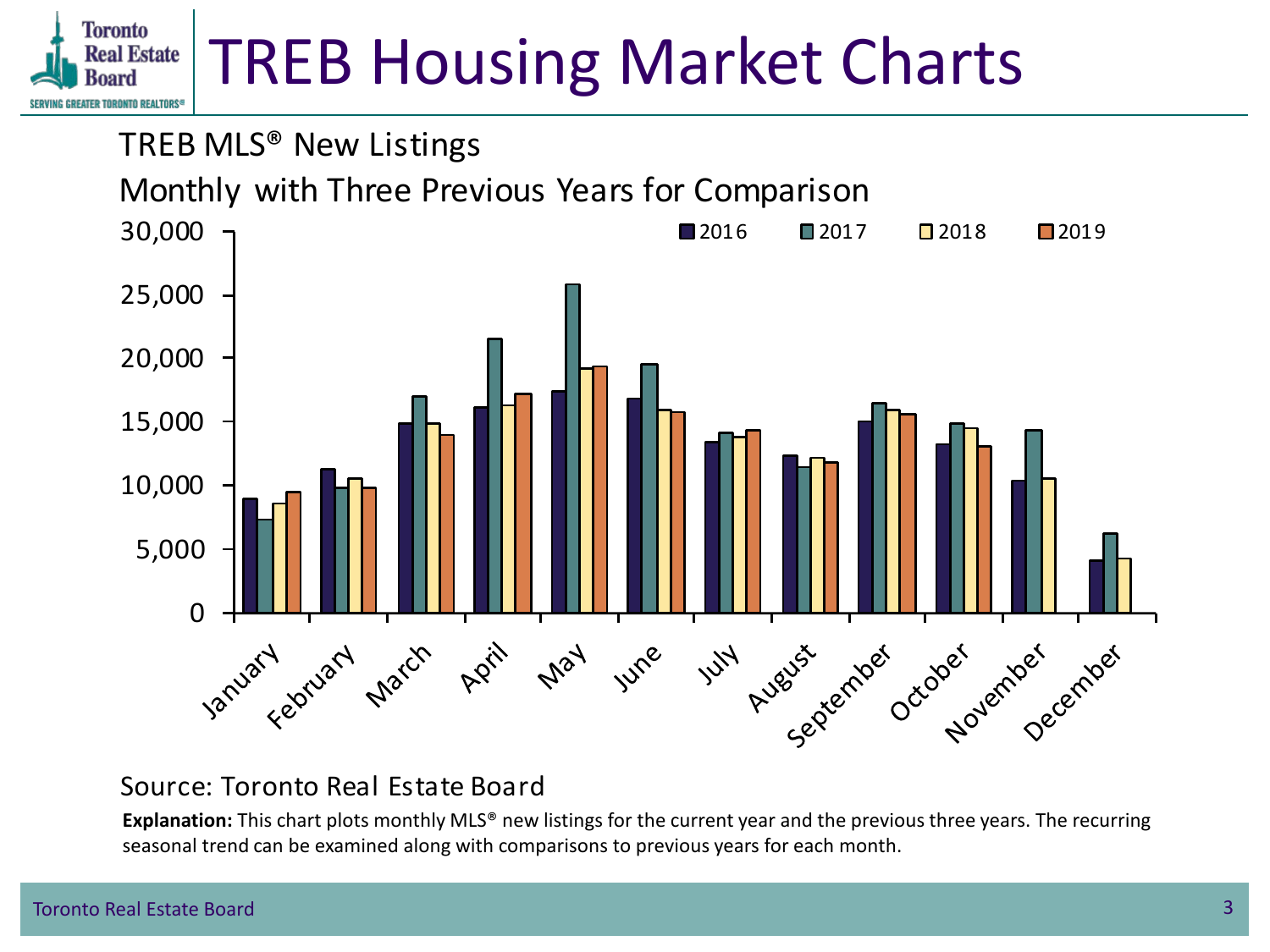#### **Toronto** TREB Housing Market Charts**Real Estate** ONTO REALTORS®



### Source: Toronto Real Estate Board

**Explanation:** This chart plots the monthly MLS® sales-to-new listings ratio (SNLR) for the current year and the previous three years. The recurring seasonal trend can be examined along with comparisons to previous years for each month.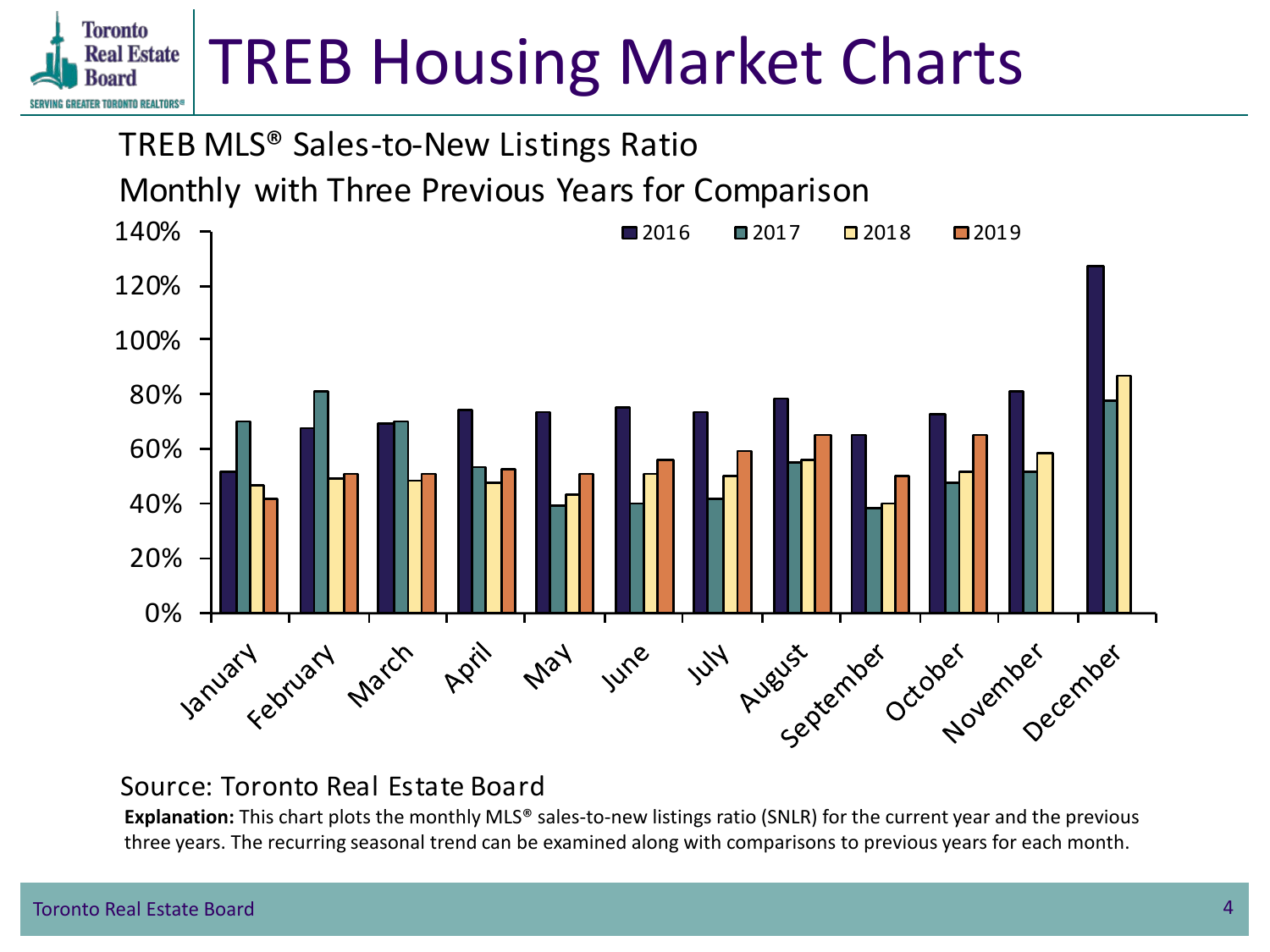#### **Toronto** TREB Housing Market Charts**Real Estate** ONTO REALTORS®



## Source: Toronto Real Estate Board

**Explanation:** This chart plots the monthly MLS® average home price for the current year and the previous three years. The recurring seasonal trend can be examined along with comparisons to previous years for each month.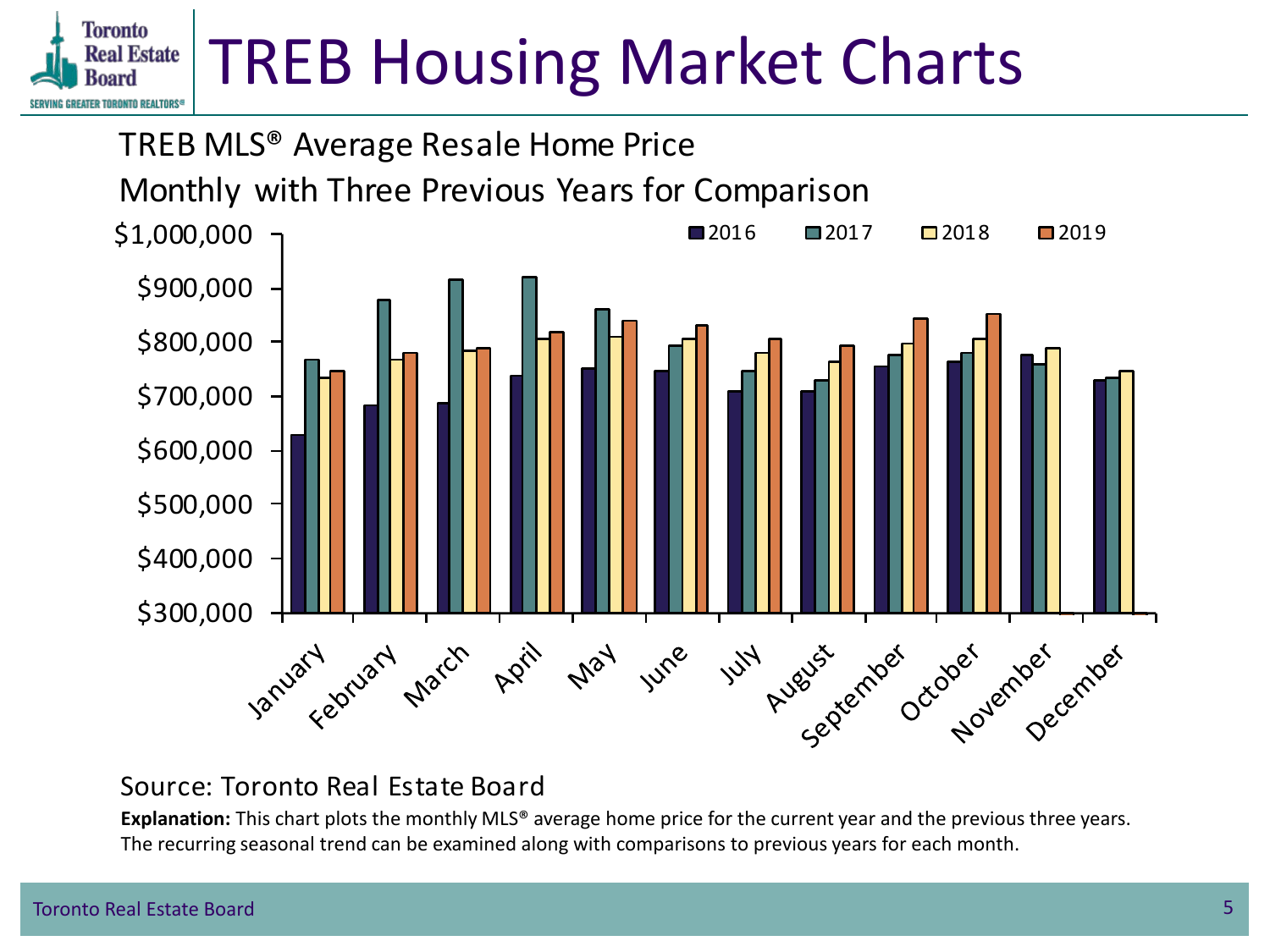TREB MLS® Sales

Monthly Time Series with Trend Line



# Source: Toronto Real Estate Board

**Explanation:** This chart plots monthly MLS® sales since January 1995. The blue line shows actual sales. The brown line is the trend computed using a 12-month moving average, which exhibits no seasonal variations or other irregular fluctuations. A substantial change in actual sales must occur to change the direction of the trend.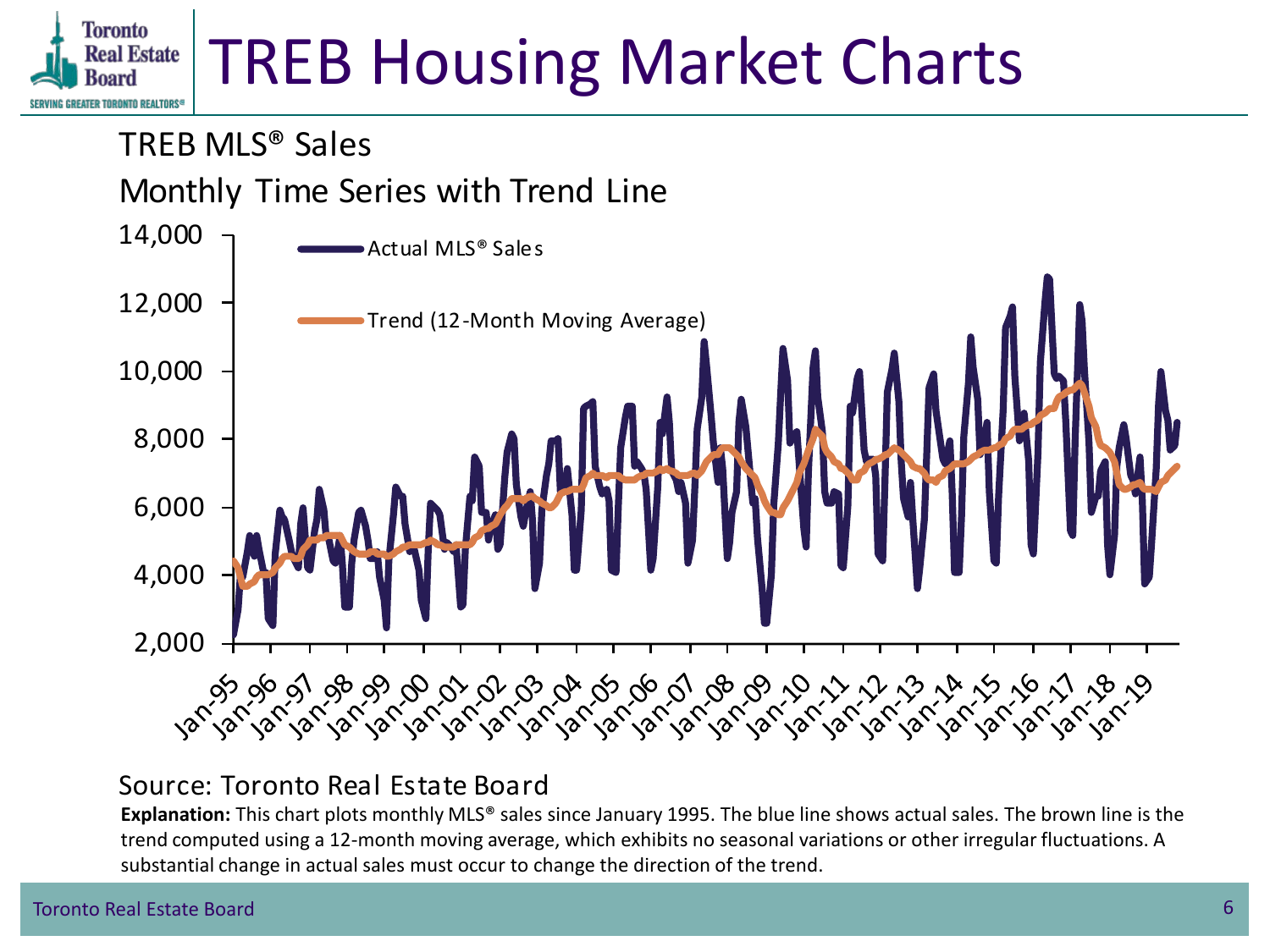# TREB MLS® New Listings

# Monthly Time Series with Trend Line



# Source: Toronto Real Estate Board

**Explanation:** This chart plots monthly MLS® new listings since January 1995. The blue line shows actual new listings. The brown line is the trend computed using a 12-month moving average, which exhibits no seasonal variations or other irregular fluctuations. A substantial change in actual new listings must occur to change the direction of the trend.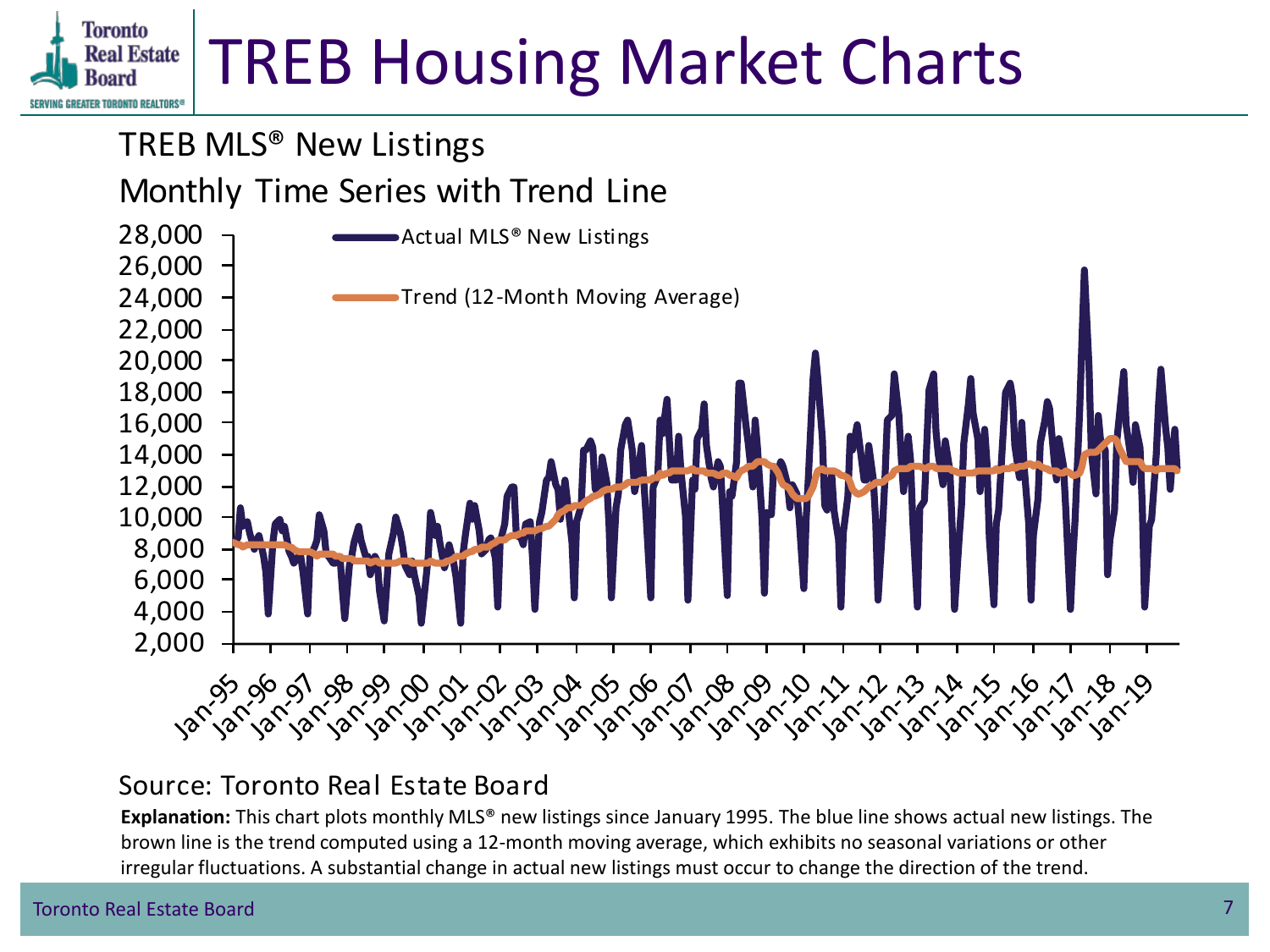# TREB MLS® Average Price

# Monthly Time Series with Trend Line



# Source: Toronto Real Estate Board

**Explanation:** This chart plots monthly MLS® average price since January 1995. The blue line shows the actual average price. The brown line is the trend computed using a 12-month moving average, which exhibits no seasonal variations or other irregular fluctuations. A substantial change in actual average price must occur to change the direction of the trend.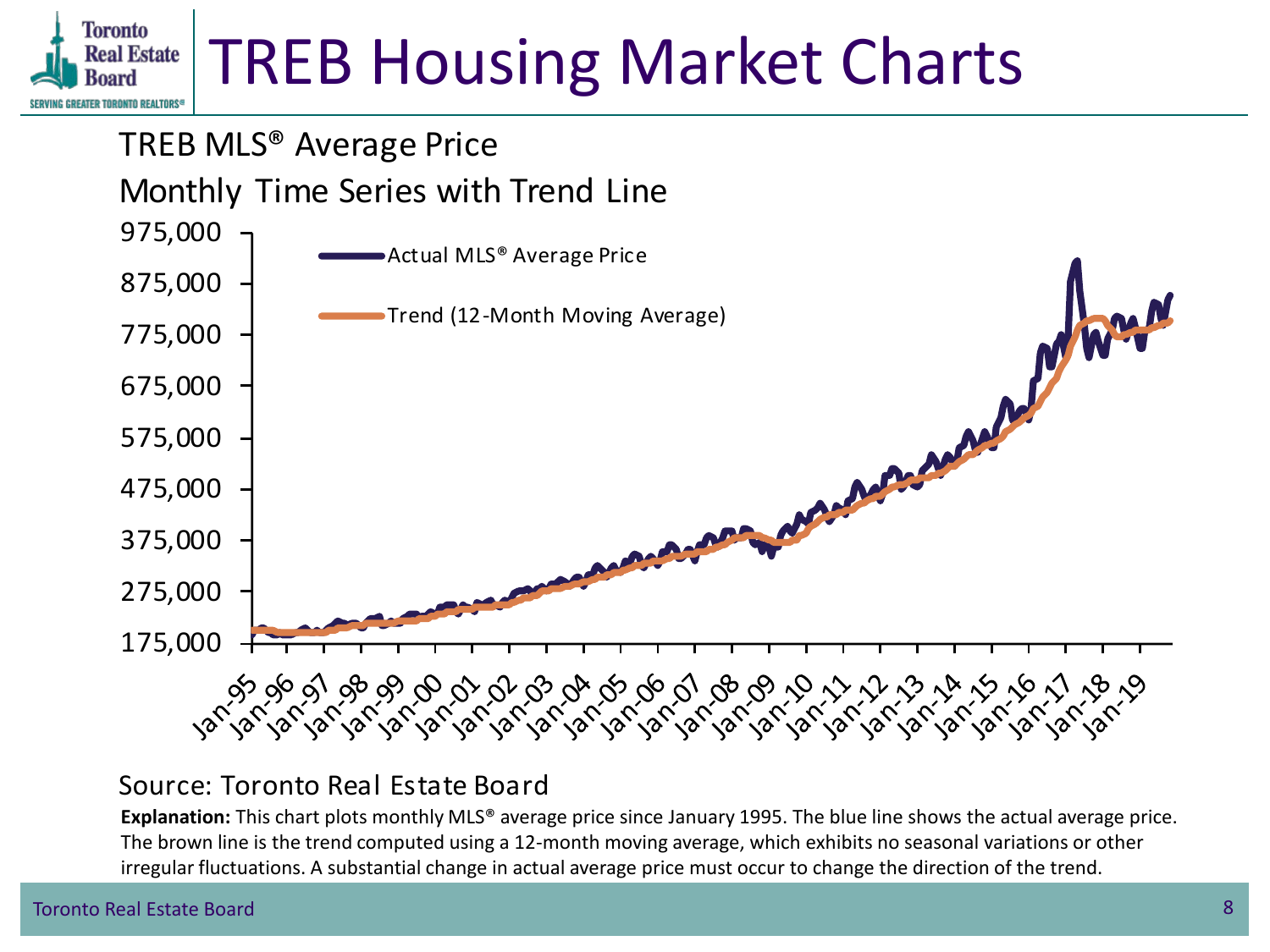TREB MLS® Sales-to-New Listings Ratio Compared to Average Annual Per Cent Change in Home Price



# Source: Toronto Real Estate Board

**Explanation:** This chart plots the monthly sales-to-new listings ratio (blue line) with year-over-year average annual per cent price change (brown line). When the sales-to-new listings ratio moves higher, average annual per cent change in home prices generally trends higher. When the sales-to-new listings ratio moves lower, average annual per cent change in home prices generally trends lower.